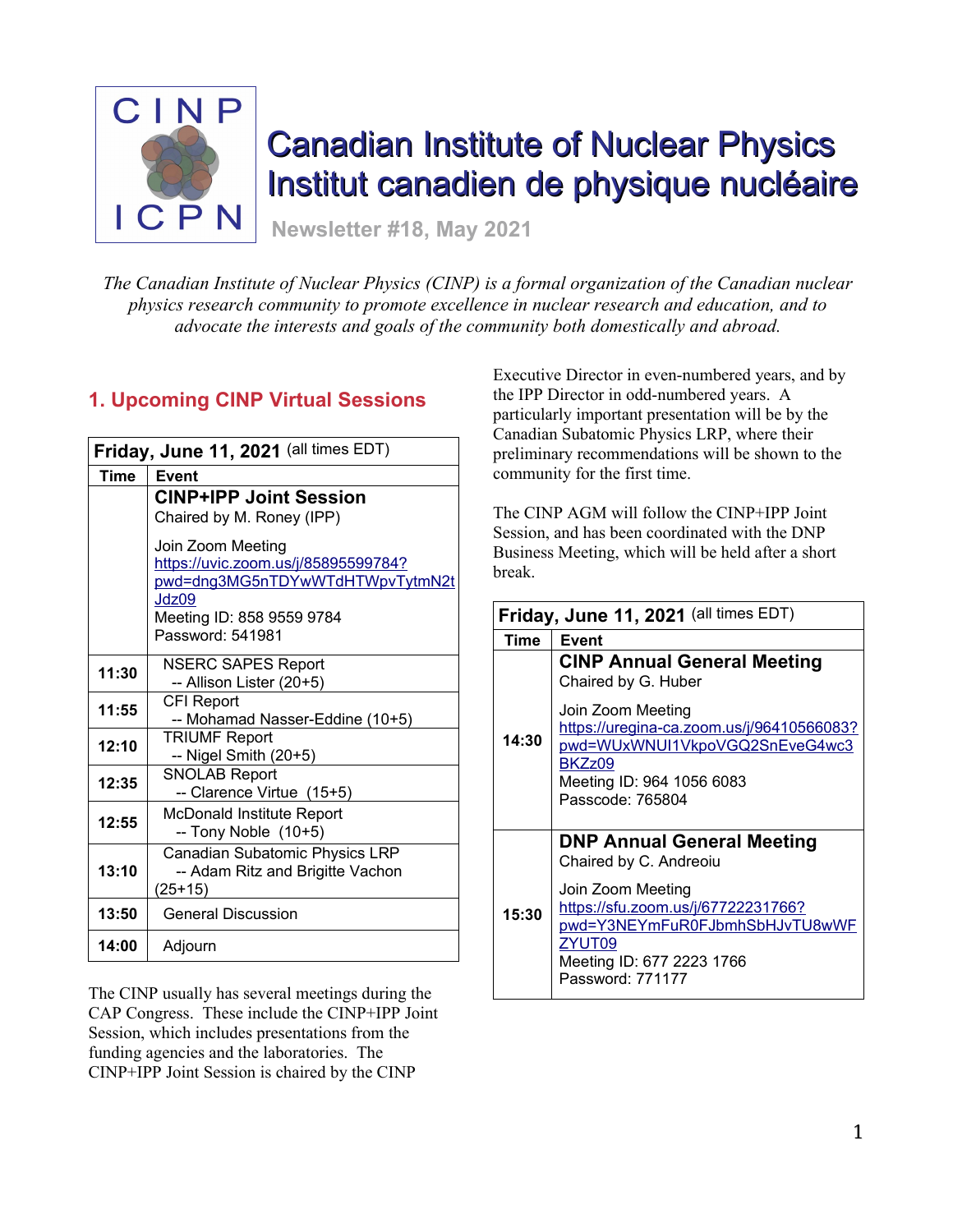## **2. Welcome to our Two New Institutional Members!**

The CINP is pleased to announce the addition of two new institutional members. The Institutional Members are the owners of the CINP and their Delegates are solely responsible for the nomination and election of the Board of Directors. Faculty and Associate Membership in the CINP is free. Institutional Members pay annual dues levied by the Board, which are used to support the operation of the CINP.



# **SIMON FRASER UNIVERSITY**

Dr. Paul Kench, the Dean of Science of Simon Fraser University, applied for membership on January 11, 2021. Corina Andreoiu has been named by SFU as their official Delegate. SFU has six individual members of the CINP, including two faculty (Andreoiu and Starosta), and four associate members.



Dr. Jeff Keshen, the Vice-President (Grenfell Campus) of Memorial University of Newfoundland, applied for membership on March 4, 2021. Svetlana Barkanova has been named as MUN's official Delegate. Memorial has two faculty members of the CINP (Aleksejevs and Barkanova).

The CINP Institutional Members are listed at the end of this newsletter. If you are interested in having your university apply for membership, please contact the Executive Director (contact info at end of Newsletter).

# **3. CINP Individual Membership**

We are pleased to report that CINP membership numbers are up from last year. Through to May 1, there were 9 new faculty members and 15 new associates. This was partly offset by a loss of 2 faculty and 7 associate members (as part of our regular review process to ensure the roster remains up-to-date), and the transfer of 3 persons between faculty to associate status. The net membership gain is 15.

Please encourage your grad students and PDFs to join and contribute to the activities of the Scientific Working Groups (SWGs). The membership form and introduction letter are posted at:

#### http://cinp.ca/membership

or contact Garth Huber for further information.

| CINP Individual Membership - May 1, 2021 |     |                                       |    |  |  |  |
|------------------------------------------|-----|---------------------------------------|----|--|--|--|
| <b>Total Membership</b>                  | 144 | <b>Nuclear</b><br>Astrophysics SWG    | 54 |  |  |  |
| <b>Faculty-class</b><br><b>Members</b>   | 84  | <b>Nuclear Structure</b><br>SWG       | 58 |  |  |  |
| Associate<br><b>Members</b>              | 60  | Fundamental<br><b>Symmetries SWG</b>  | 63 |  |  |  |
| Experimentalists                         | 109 | Hadronic<br>Physics/QCD<br><b>SWG</b> | 50 |  |  |  |
| <b>Theorists</b>                         | 35  | Education &<br><b>Training SWG</b>    | 40 |  |  |  |

# **4. NSERC Support for CINP**

NSERC provides funding for many CINP activities through the Subatomic Physics Major Resources Support (SAP-MRS) program. The installment for 2021-22 is \$75,000.

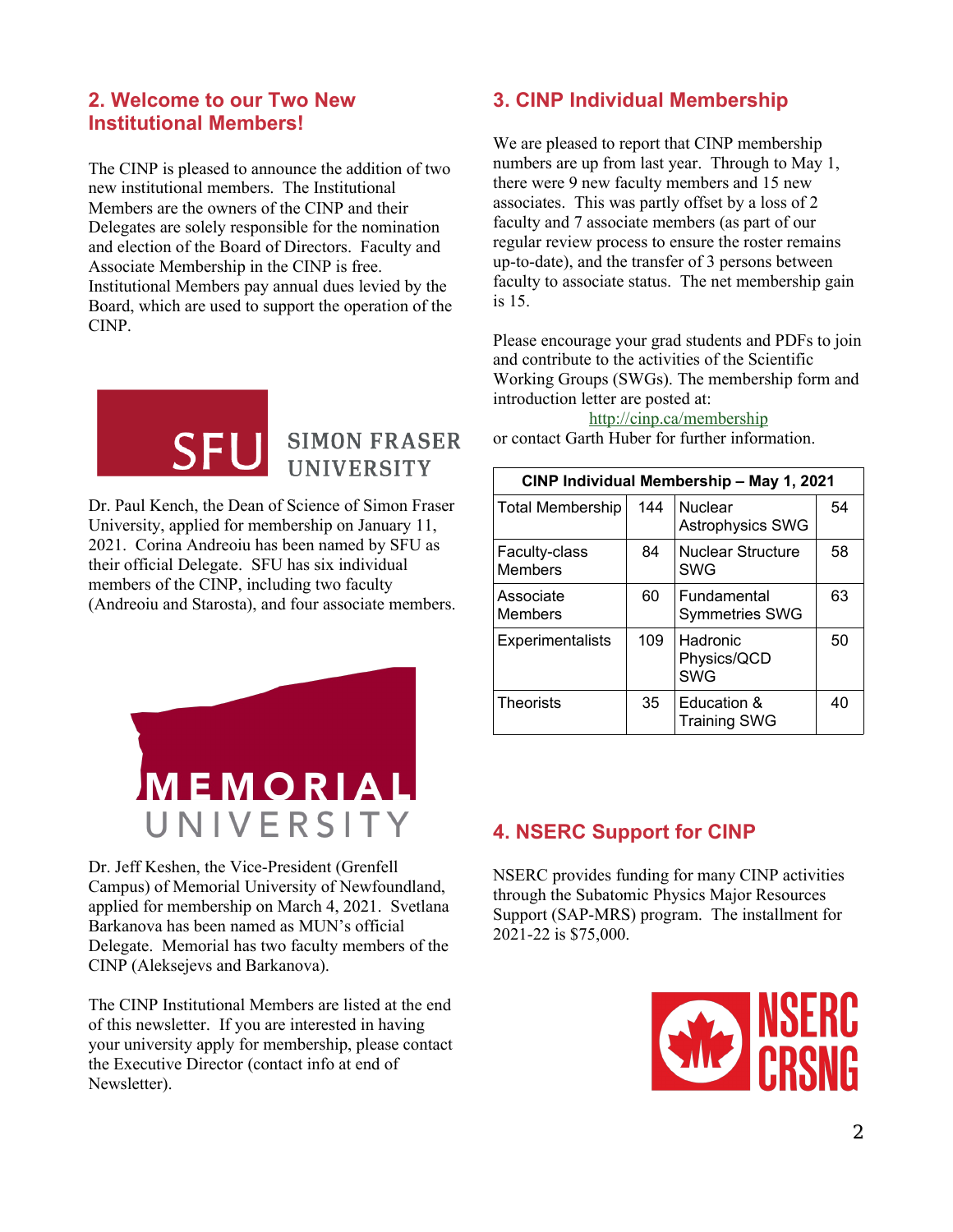## **5. Representation and Input to Various Agencies**

The CINP is an advocate and representative of the Canadian nuclear physics community and is asked to attend various meetings or make presentations on its behalf. Some recent and forthcoming activities include:

• Every spring, the CINP Executive Director is asked to suggest new members of the NSERC Subatomic Physics Evaluation Section (SAPES), to replace the specific expertise of outgoing members. CINP's suggestions for new members for the 2021- 22 competition were sent to NSERC on May 13.

• On behalf of the CINP, the Executive Director wrote a letter of support for nEXO at SNOLAB on May 10.

The CINP and IPP jointly sent a letter protesting the closure of the Laurentian University physics program on April 15 to Ontario, Federal, and local government officials. The letter was also widely distributed by CAP as an example for people to follow. The closure of the physics program sets a horrible precedent, which we must object to strongly.

The CINP made a 15 minute presentation to SAPES on *The Breadth of Canadian Nuclear Physics Research and Important Current and Future Priorities* at Large Projects Day, on Sunday, February 21. Thank you to the many CINP members who provided scientific highlights for the presentation!

The Advisory Committee on TRIUMF (ACOT) is a panel of international experts that meets and reports to the NRC twice a year. Garth Huber represents the CINP as a "community observer". The committee generally finds our input to be quite valuable, providing a Canadian perspective on TRIUMF's planning and operations. **If you have specific information that would be useful to the CINP's input, please let Garth Huber know.** The next ACOT meeting is scheduled for November 18- 20, 2021.

Garth Huber is also representing CINP on the Pan-Canadian MRS Resource Coordination Board,

with the goal to improving access to these resources by all SAP-funded researchers. There is an openness to support projects from CINP members. For more information, please visit the CINP website [https://cinp.ca/subatomic-physics-major-resources](https://cinp.ca/subatomic-physics-major-resources-support-facilities)[support-facilities](https://cinp.ca/subatomic-physics-major-resources-support-facilities) or contact the Executive Director.

# **6. Canadian Subatomic Physics Long Range Plan**

The CINP would like to thank all those who contributed to the long range planning document *The 2022-2036 Horizon for Nuclear Physics in Canada: From the Core of Matter to the Fuel of Stars*.

- The process was overseen by the White Report Committee, which consisted of the five Scientific Working Group Chairs and the Executive Director.
- 33 written briefs were received from CINP members, which is up from 28 in 2015. This input is crucial to the formation of the report!
- Two virtual Town Hall meetings were held to gather input, the first on June 22-23 and the second on October 26.

• The final document was submitted to the LRPC on December 1, and is available from: <https://cinp.ca/subatomic-physics-long-range-plan>

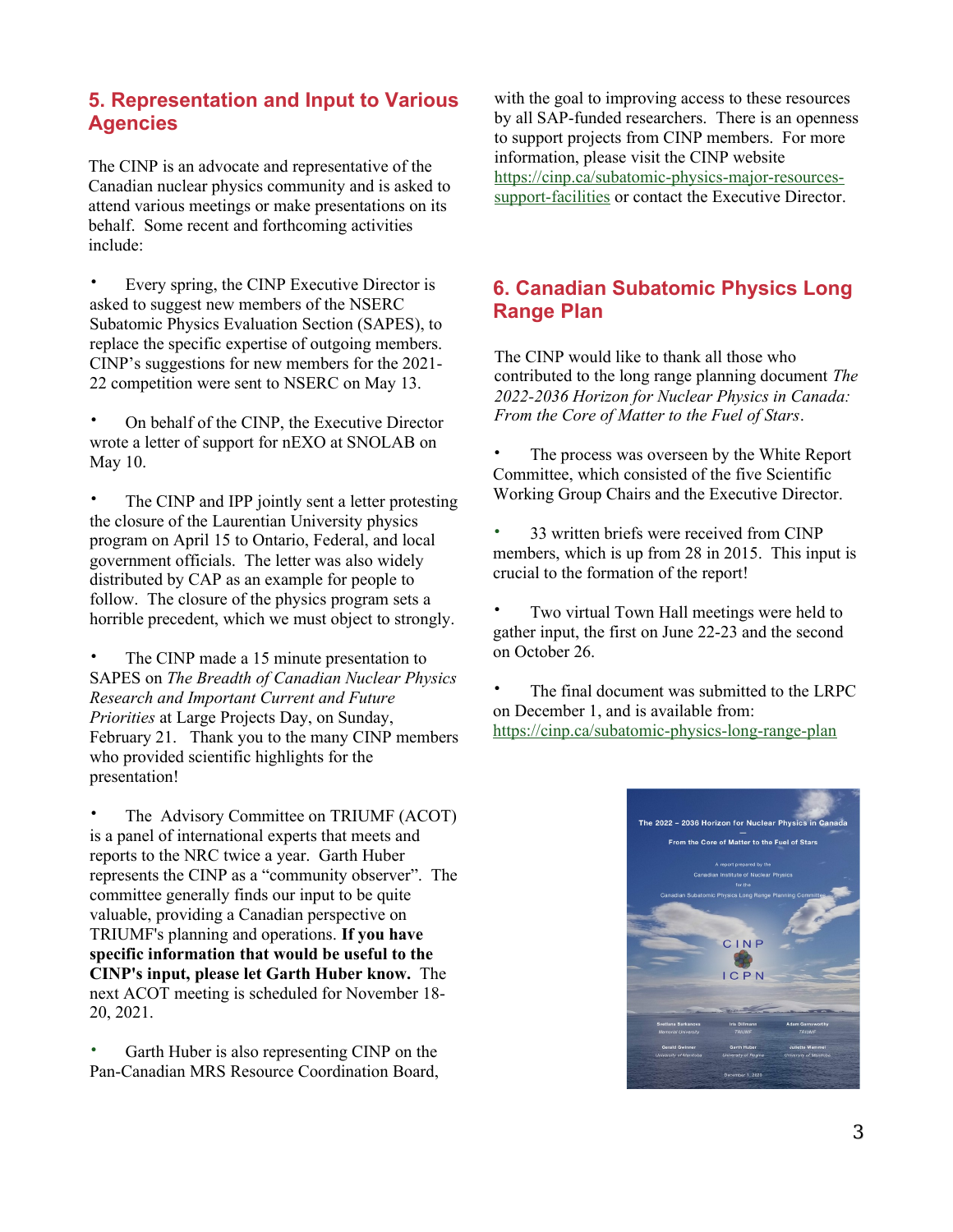# **7. COVID-19 Impacts on CINP Programs**

Not surprisingly, the travel restrictions in place since March 2020 have had a considerable impact upon many CINP programs, and we have had to change plans.

• For the Canadian Undergraduate Physics Conference (CUPC), we upgraded our level of sponsorship and gave a named student prize. For the Winter Nuclear and Particle Physics Conference (WNPPC), we offered enhanced student prizes, four at \$500 each. These were in place of our usual Student Travel programs, which we plan to resume as soon as circumstances allow.

• No Junior Scientist Travel Support or Conference Support funds were spent. In the case of the conferences, several of the applications have been carried forward, for when in-person conferences can resume.

• One Undergraduate Research Scholarship (URS) for summer 2020 was delayed, in the hope that planned lab travel could resume later in 2020. Eventually it was determined that travel could not occur and the scholarship was taken in winter 2021.

• Other travel expenses, such as for CINP Long Range Plan report writing, and Executive Director travel, were greatly reduced.

• The CINP has a multi-year budget plan, where any unexpended funds will be used to enhance current programs when circumstances allow.

# **8. CINP Undergraduate Research Scholarships (URS)**

The 2021 competition for the URS was recently completed. The intent of the program is to allow gifted undergraduates to work with a supervisor on nuclear physics research for 16 weeks this summer. The scholarship amount is \$5000, which must be supplemented by the supervisor to a total not less than \$9000. In addition, if the supervisor intends to send the student to a laboratory or work with a second collaborator for an extended period in the summer, the CINP can contribute up to an additional \$1300 to help cover transportation and lodging expenses.

Ten applications were received, which were evaluated by a committee: Juliette Mammei (Manitoba), Chris Ruiz (TRIUMF) and GH. The top six were selected for a scholarship, of which two plan to use the travel supplement, if circumstances allow.

| <b>Student</b>                            | <b>Supervisor</b>                         | <b>Project Title</b>                                                                                                                                                                                        |  |
|-------------------------------------------|-------------------------------------------|-------------------------------------------------------------------------------------------------------------------------------------------------------------------------------------------------------------|--|
| Kiera<br>Augusto<br>(Winnipeg)            | Jeff Martin<br>(Winnipeg)                 | Fiber optic magnetometer<br>for TUCAN FDM<br>experiment                                                                                                                                                     |  |
| Gabriel<br>Desmarais<br>(Saint<br>Mary's) | Greg<br>Christian<br>(Saint<br>Mary's)    | Spectroscopic factors of<br>excited states in <sup>24</sup> Na and<br>their relevance for the<br><sup>23</sup> Mg(p, $\gamma$ ) <sup>24</sup> Al reaction in<br>classical novae and type-<br>1 X-ray bursts |  |
| Monica<br>Figueroa<br>(Alberta)           | Andrzej<br>Czarnecki<br>(Alberta)         | Decays of pionic atoms<br>resulting in a muonic atom                                                                                                                                                        |  |
| Emma<br>Klemets<br>(McGill)               | Thomas<br><b>Brunner</b><br>(McGill)      | Optimization of the nEXO<br>muon veto                                                                                                                                                                       |  |
| Colby<br>O'Keefe<br>(Saint<br>Mary's)     | Rituparna<br>Kanungo<br>(Saint<br>Mary's) | Investigation of structure<br>of neutron-rich nuclei                                                                                                                                                        |  |
| <b>Hrishikesh</b><br>Patel<br>(UBC)       | Jason Holt<br>(TRIUMF)                    | Ab-initio calculations of<br>atomic systems for major<br>problems in nuclear<br>physics                                                                                                                     |  |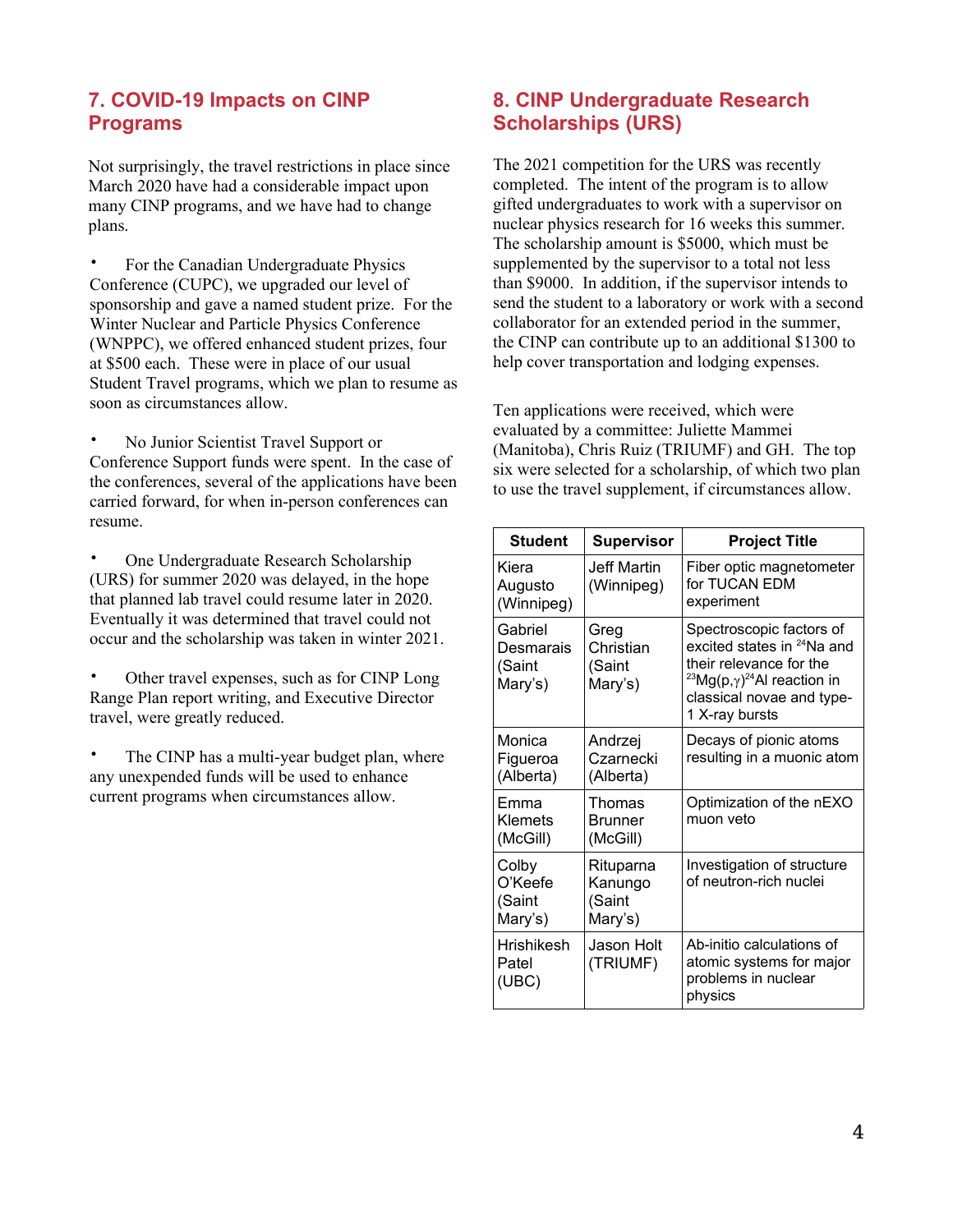#### **9. CINP Graduate Fellowship**

A new initiative for 2021 is the Graduate Fellowship program, which is a single \$12,000 scholarship to a PhD student of high merit. In addition to academic and scientific criteria, the Fellowship award application has an Equity-Diversity-Inclusion (EDI) component, where applicants wrote a 1 page description of what role a PhD student and Graduate Fellow can play in promoting and advancing EDI in our community.

14 applications were received, so the competition was very tight. The applications were reviewed by the committee: Gwen Grinyer (Regina), Svetlana Barkanova (Memorial), and David Hornidge (Mount Allison).

The CINP is pleased to announce that Jessica Churchill (McGill) has been selected to receive the 2021 Graduate Fellowship. After graduating Magna Cum Laude with a B.Sc. in Honours Physics from Saint Mary's University in 2016, J. Churchill then completed a M.Sc in Theoretical Nuclear Physics at McGill in 2018, with thesis title "Photons and Dileptons as Probes of Early-Time Dynamics in Relativistic Heavy-Ion Collisions". The Fellowship will allow this work to be further extended, under the supervision of Charles Gale (McGill). We expect to present a short report on the research progress in the May 2022 CINP Newsletter.

We thank the many students who applied for the Fellowship, and the many people who wrote letters. CINP anticipates being able to expand the program to two \$12,000 fellowships in future years.

## **10. Scientific Working Groups (SWG)**

Following input received at the June Town Hall meeting, the Terms of Reference for the Education & Training SWG were amended to include an EDI component. Thanks to SWG Chair Juliette Mammei for this initiative.

**During the White Paper writing, the idea of a Nuclear Theory SWG was discussed. Following input received from nuclear theory faculty members of CINP, it was agreed that the level of interest was sufficiently high to create the group. So far, 17 faculty members have joined the group. CINP is pleased to announce that Alexandros Gezerlis (Guelph) has been elected as the Chair.**

For more information on the SWGs, please visit: <https://cinp.ca/scientific-working-groups>

#### **11. CINP Conference Support**

The CINP extends partial funding to workshops, meetings and conferences of broad relevance to nuclear physics in Canada. Requests are appraised against the mission and goals of the CINP, and funding is contingent upon satisfactorily showing that the event will further the aims of the CINP and be of benefit to its members.

Application forms for external conference support are available from <https://cinp.ca/conference-support>

Once it is confirmed the necessary information is received, the Chair of the Scientific Working Group most closely related to the conference topic will be consulted, and a recommendation forwarded to the CINP Board for final approval.

The total program funds available for 2021-22 are \$7000.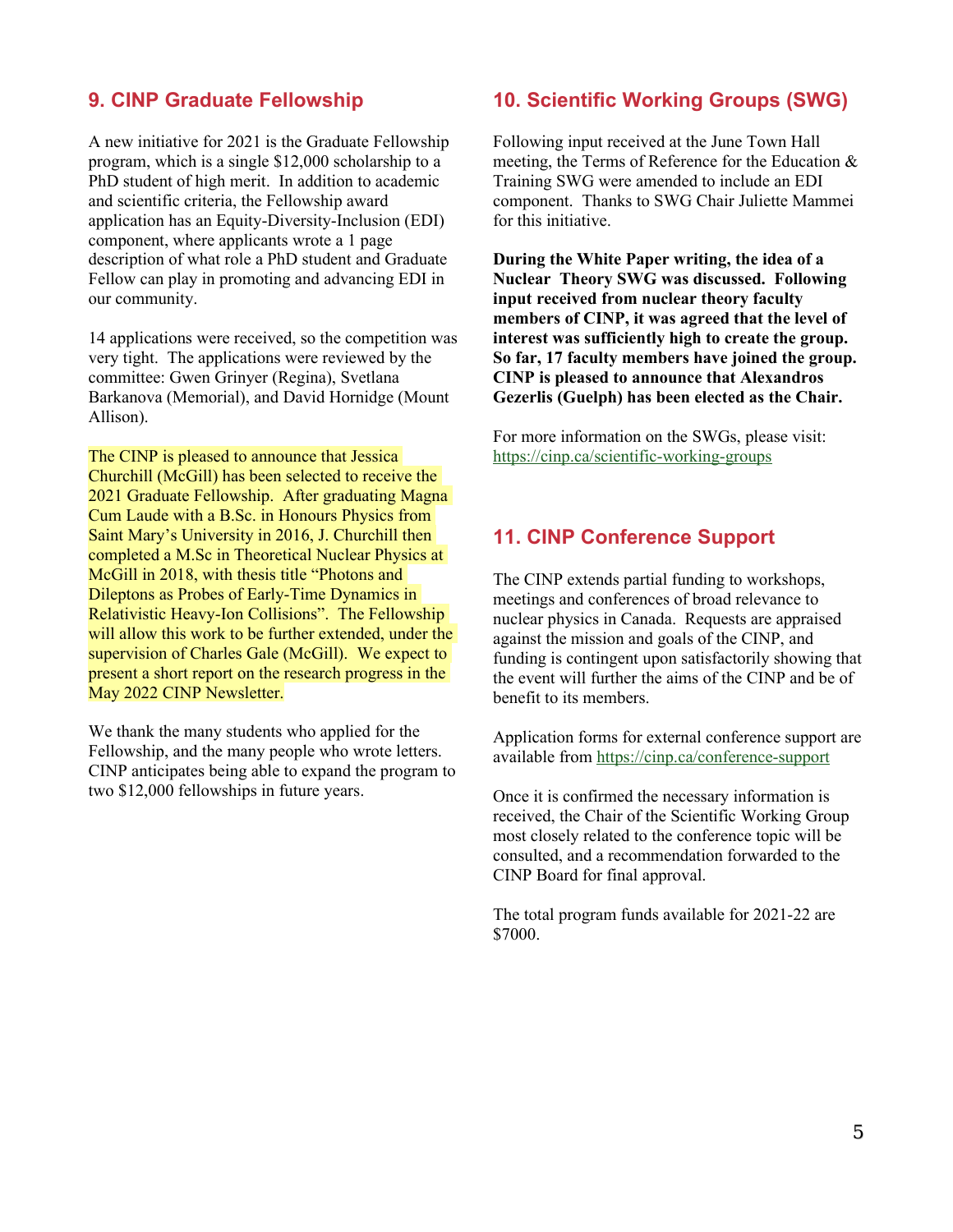# **12. Junior Scientist Travel Support Program (JSci)**

The goal of the JSci program is to allow graduate students and PDFs to broaden their research horizons and become more mature scientists. Two types of expenditures are supported:

1) Funding to allow graduate students and PDFs to attend specialized workshops and schools not directly related to their research project, such as workshops or training opportunities on the practical applications of subatomic physics detector techniques, new computer or digitization technologies, advanced computation techniques, or technology transfer training.

2) Funding to enable PDFs to present their work at conferences or workshops. Conferences and workshops already receiving funds from CINP will not be eligible. Preference will be given to international meetings held either in Canada or abroad.

#### **How to Apply:**

The application form can be obtained from the CINP website at: [https://cinp.ca/junior-scientist-travel](https://cinp.ca/junior-scientist-travel-support-program-jsci)[support-program-jsci](https://cinp.ca/junior-scientist-travel-support-program-jsci)

#### **Applications are accepted on a continuing basis.**

A standing committee consisting of: CINP Executive Director, Chair of the Education & Training SWG, and one representative of the CINP Board will evaluate applications as they are submitted and provide prompt feedback or decision to the applicant (typically within 2 weeks).

The total program funds available for 2021-22 are \$6000.

**JSci** 

# **13. CINP Board of Directors**

The CINP Institutional Members had their annual meeting via Zoom on May 21. One of the agenda items was to elect two Board members, who are listed below. Their assigned duties will be updated at their next meeting in early June.

| <b>Name</b>          | <b>Institution</b> | Email                                  | Term<br><b>Ends</b> |
|----------------------|--------------------|----------------------------------------|---------------------|
| Michael<br>Gericke   | Manitoba           | mgericke @<br>physics.<br>umanitoba.ca | June,<br>2023       |
| <b>Gwen Grinver</b>  | Regina             | gwen.grinyer $@$<br>uregina.ca         | June.<br>2024       |
| Sangyong<br>Jeon     | McGill             | jeon @ physics.<br>mcgill.ca           | June.<br>2022       |
| Rituparna<br>Kanungo | Saint<br>Mary's    | ritu @ triumf.ca                       | June.<br>2022       |
| Jeffery Martin       | Winnipeg           | i.martin $@$<br>uwinnipeg.ca           | June,<br>2023       |
| Chris Ruiz           | TRIUMF             | ruiz @ triumf.ca                       | June,<br>2024       |